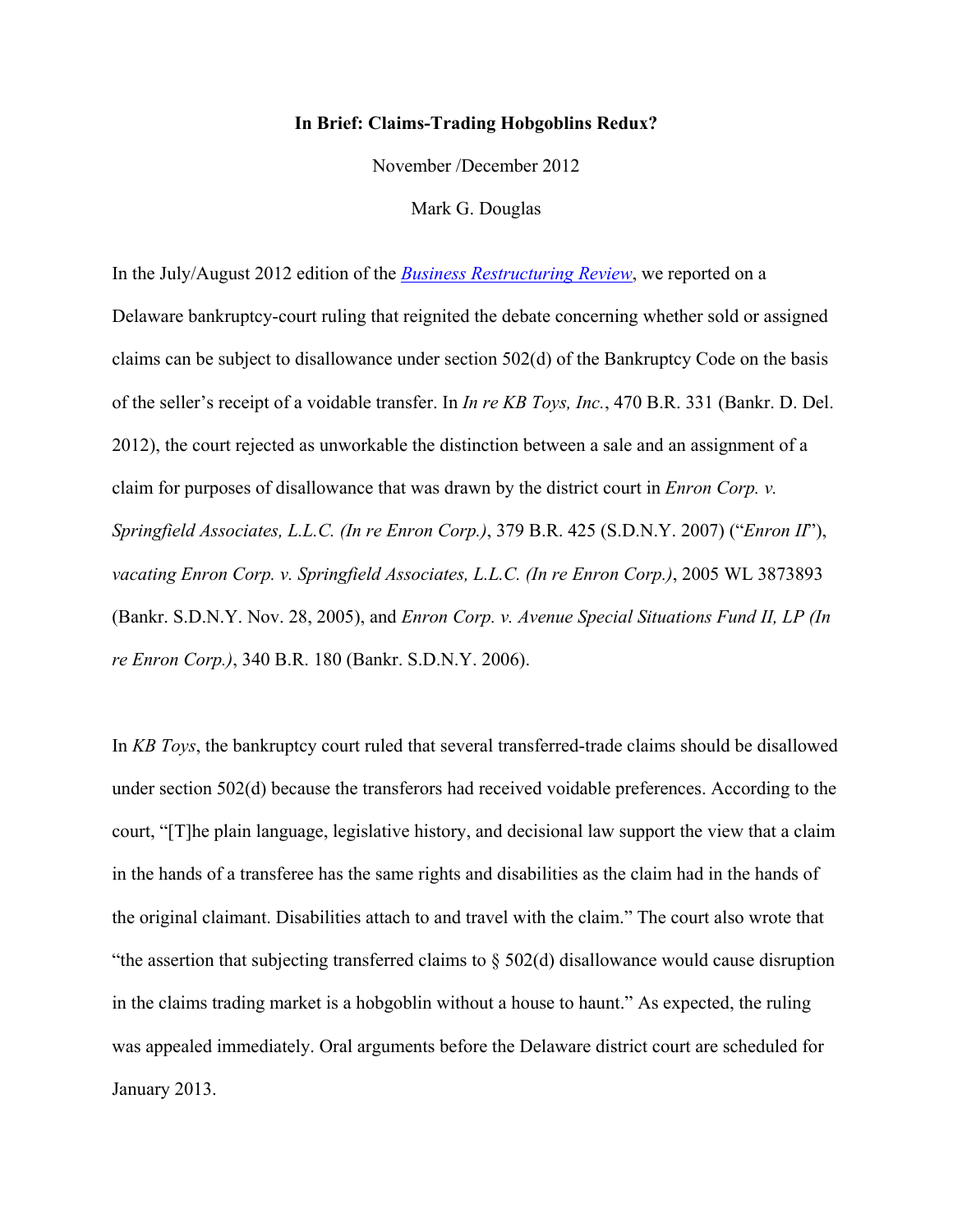On September 14, 2012, the Second Circuit Court of Appeals handed down an unpublished ruling that might have addressed the claims-trading section 502(d) controversy head on but did not. In *Longacre Master Fund, Ltd. v. ATS Automation Tooling Systems Inc.*, 2012 WL 4040176 (2d Cir. Sept. 14, 2012), the court vacated a decision declining to enforce a repurchase obligation in a claims-assignment agreement triggered by the debtor's objection to the traded claim under section  $502(d)$ .

The "Assignment of Claim" (the "agreement") provided that the assignor would be obligated to "repurchase" the claim if the claim was "impaired." "Impairment" was defined to occur when "all or any part of the Claim is . . . objected to . . . for any reason whatsoever, pursuant to an order of the Bankruptcy Court" and the objection is not resolved within 180 days. The assignor also warranted in the agreement that "to the best of [the assignor's] knowledge, the Claim is not subject to any defense, claim or right of setoff, reduction, impairment, avoidance, disallowance, subordination or preference action."

The debtor filed an omnibus objection to the traded claim (among others) under section 502(d) shortly before the court-imposed deadline for doing so expired, for the purpose of preserving its ability to prosecute preference actions associated with the claims. The assignor and the debtor ultimately settled the preference litigation, which the court later dismissed with prejudice, and the debtor withdrew its objection to the claim—13 months after the objection was filed.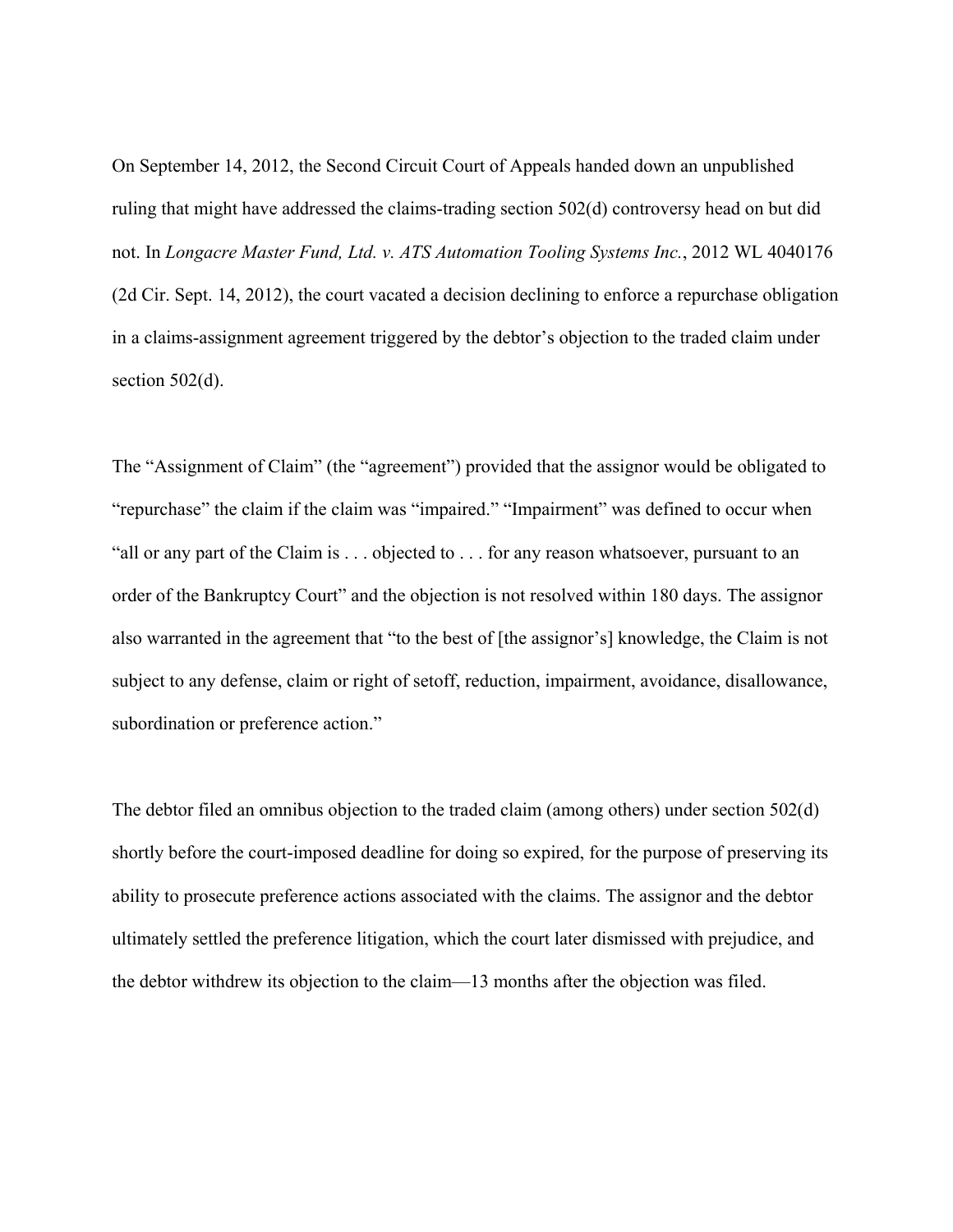The assignee of the claim sued to enforce the repurchase provisions in the agreement. According to the assignee, the assignor's failure to resolve the objection fully within 180 days triggered the obligation under the agreement that the assignor refund the purchase amount, with interest, pending resolution of the objection. The assignee acknowledged that it later would have had to return the refunded purchase amount once the objection was resolved. Even so, the assignee sought recovery of the interest due on that amount from the date of the agreement to the date the claim was fully resolved.

A federal district court (the litigation having been removed from state court) ruled against the assignee in August 2011, reasoning that the debtor's objection under section 502(d) did not amount to "impairment" under the agreement because it merely preserved the debtor's right to object, rather than being "substantive." Moreover, the district court wrote, "because the Agreement [e]ffected a sale and not a pure assignment of the Claim, for the reasons stated in [*Enron II*], no section 502(d) objection (even if one were to have been made) would have constituted an Impairment in the first instance." The court also determined that the assignor had not breached its representations and warranties regarding the absence of potential preference actions because it had no knowledge of such actions.

The Second Circuit vacated the judgment, ruling that "nothing in the language of [the agreement] requires that the objection be meritorious" to constitute impairment triggering the repurchase obligation. The court also faulted the district court's decision regarding the absence of any breach of warranty, finding that a disputed material issue of fact existed as to the assignor's knowledge of a possible preference action and related objection.